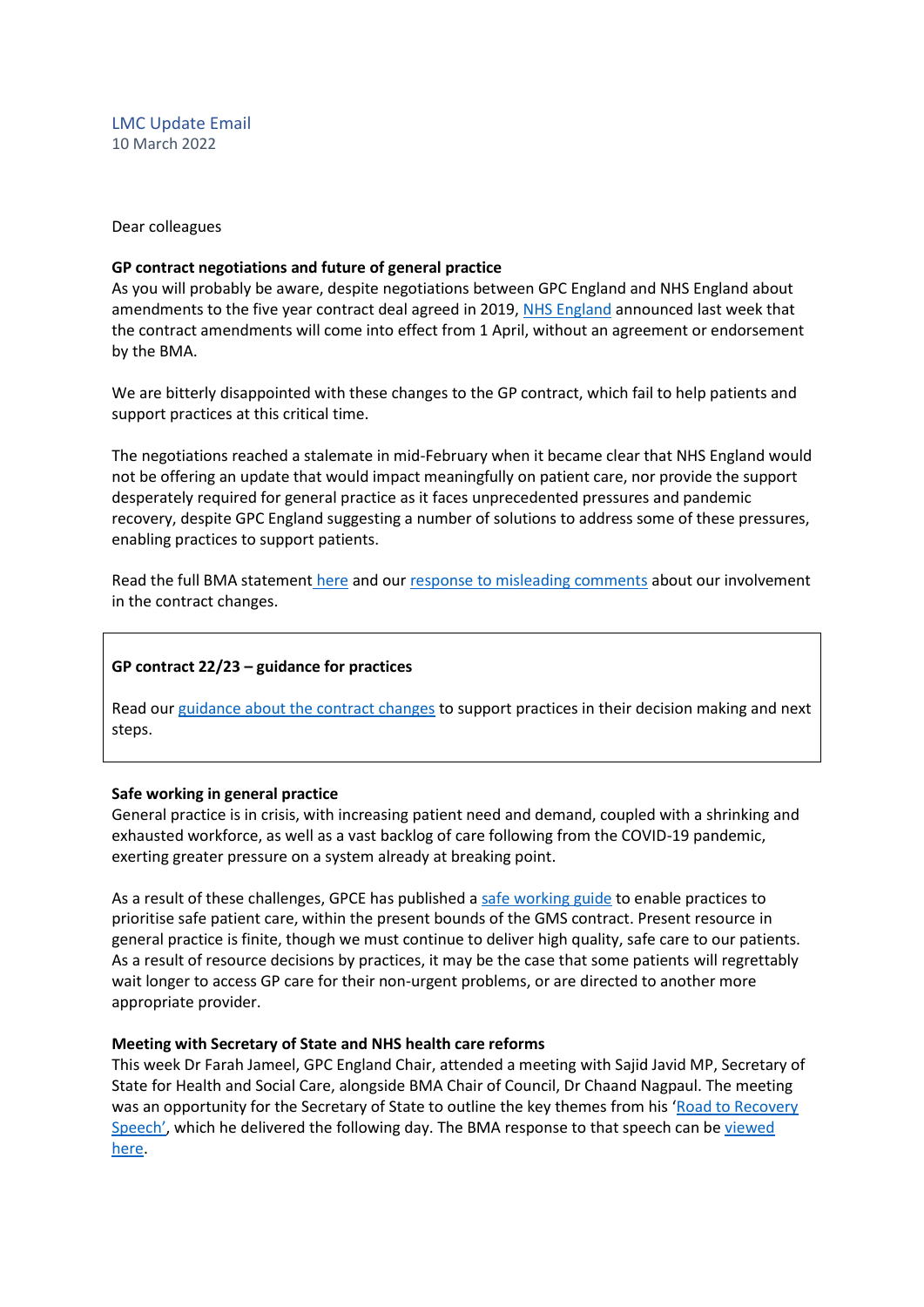The meeting was also an opportunity for us to raise the case for general practice. In particular we outlined the continued and growing pressures facing the general practice workforce, and also reflected on the mood of the profession in response to the contract announcement from NHSE/I – outlining what [further measures](https://www.bma.org.uk/bma-media-centre/bma-bitterly-disappointed-at-gp-contract-changes-for-england-announced-with-no-agreement) we have been calling for.

## **Policy Exchange report on the future of general practice**

We were pleased to see that the recen[t Policy Exchange report of future of general practice,](https://policyexchange.org.uk/publication/at-your-service/) supported by the Secretary of State, recognises the importance of what GPs and their teams do for their communities, and understands that there are some deep-seated problems that need to be urgently addressed, and begins to articulate some ways to make general practice services sustainable for the future. The BMA will be providing a more detailed critique of this report in the coming weeks. Read the [BMA statement in response.](https://www.bma.org.uk/bma-media-centre/we-can-t-begin-to-build-a-better-general-practice-if-we-don-t-learn-from-what-s-come-before-says-bma)

#### **GPCE executive team changes**

On the 28<sup>th</sup> February, I (Dr Dean Eggitt) announced my resignation from the GPC England executive team and I expect to leave the role on 12 April. The following is an extract of my resignation letter, that I wanted to share with the profession.

*"It is with great regret that I submit my resignation as a GPC England executive officer.*

*I applied for this post with the aim of working on the refresh and reset that Dr Farah Jameel set out on her appointment as Chair, and I was excited to witness the historic democratic election of the first female Chair of GPCE.*

*I was honoured to have been given the once-in-a-lifetime opportunity to represent our nation as a part of her team.*

*Sadly, the role is not compatible with my desire to have a normal family life. So, I must resign.*

*I thank you all for your support. I wish you all good health and happiness."*

In response to the announcement, Dr Farah Jameel, Chair of GPC England, said:

*"Dr Eggitt has been a dedicated and enthusiastic member of the Executive and I thank him for his commitment and the ideas he has brought during his tenure. I am sorry to see him go and wish him well for the future. We will, in due course, be setting out the process the BMA will follow to appoint his successor."*

## **Data on the pressures facing general practice**

Pressures on general practice such as workforce shortages are still as severe as ever, and is evident in the latest data from [NHS Digital for the GP workforce](https://digital.nhs.uk/data-and-information/publications/statistical/general-and-personal-medical-services/31-january-2022) in January which shows that there is now the equivalent of 1,608 fewer fully qualified full time GPs than in 2015. This is in addition to the average number of patients each GP is responsible for having increased by around 300 since 2015.

The Institute for Government has produced [a performance tracker for general practice](https://www.instituteforgovernment.org.uk/publication/performance-tracker-2021/general-practice) for 2021, which draws together data from various sources on the state of general practice and the challenges facing it in the context of the pandemic. It also addresses some of the challenges to recovery and provides estimates for projected demand, concluding that the largest concern for general practice is the need to increase staff numbers.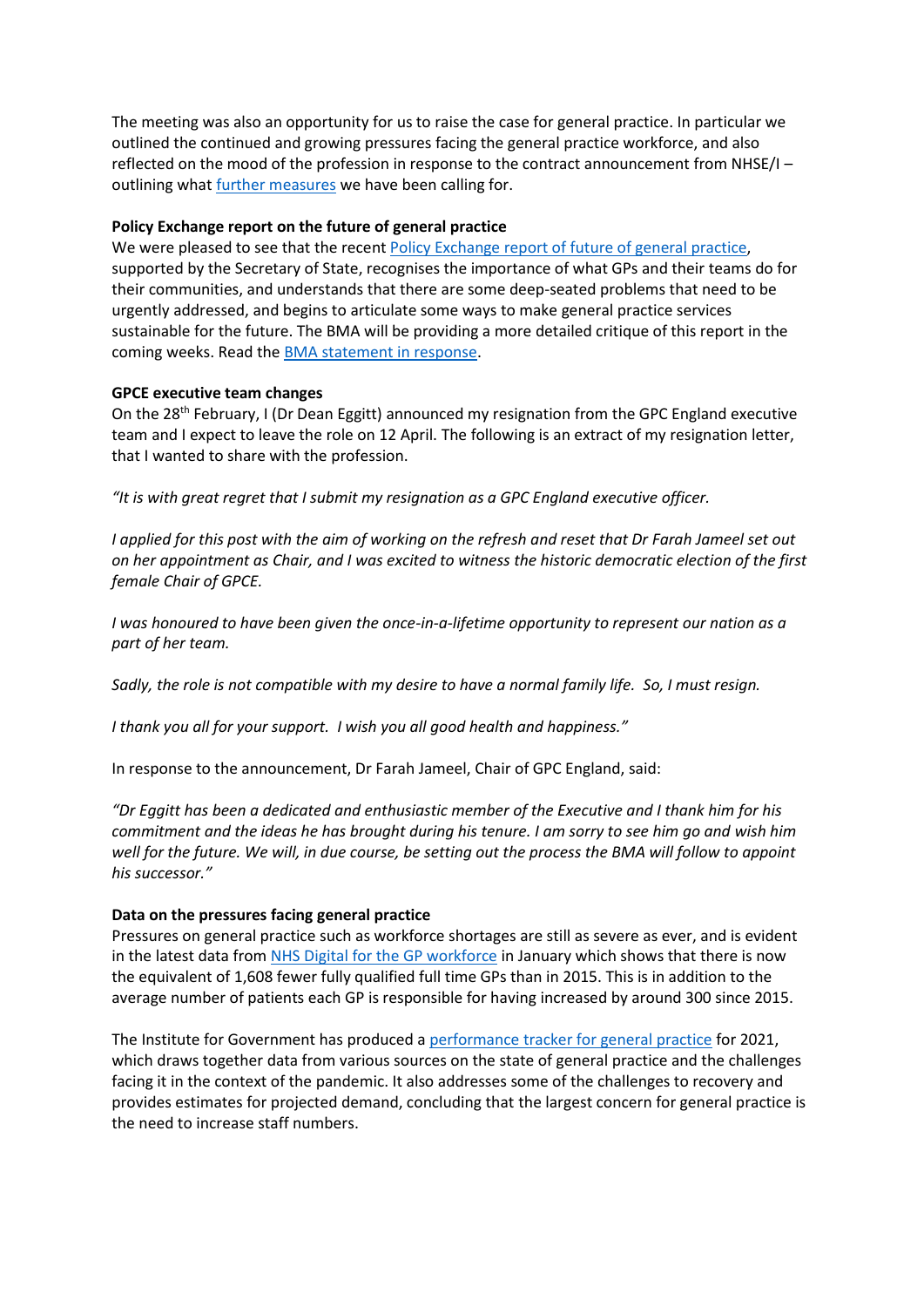The Health Foundation's webpage on [understanding activity in general practice](https://www.health.org.uk/news-and-comment/charts-and-infographics/understanding-activity-in-general-practice-what-can-the-data-tell-us) has more up to date figures and in particular provides detailed explanations of the scope, quality and detail of GP appointments data, to show what appointment data can or can't tell us.

The BMA's own webpage o[n pressures in general practice data analysis](https://www.bma.org.uk/advice-and-support/nhs-delivery-and-workforce/pressures/pressures-in-general-practice-data-analysis) includes key figures on workforce and appointments that are updated each month, alongside what the BMA has been calling for, for general practice.

## **BMA successfully challenges threatening letters from solicitors**

A number of solicitors have been threatening doctors with legal action if the doctor does not provide COVID-19 exemption for the solicitor's clients. The BMA's Medico Legal Committee (MLC) has written to the Solicitor's Regulation Authority (SRA) and has been assured that solicitors should not be "writing in offensive, threatening or intimidatory ways. And we also do not expect solicitors to pursue matters which they know have no legal merit."

If doctors receive intimidating letters, please advise your Medical Defence Organisation (MDO) and share a copy with us at  $info.gpc@bma.org.uk$  so that the MLC may pursue further via the SRA.

Furthermore the GPC and the MLC have met with the COVID-19 Exemptions Team at the Department of Health and Social Care (DHSC). We understand that further guidance on COVID-19 exemptions will be published and this will clarify the role of doctors in providing exemption certificates, make it clear what conditions do and do not warrant an exemption, and reiterate that there is no appeal. We have asked for departmental support that any legal action is against the policy, and thus the DHSC, and not the GP/surgery. Both committees hope to see a swift and satisfactory conclusion to this matter.

#### **NHSPS service charges dispute update - trial dates**

The BMA is supporting five test claimant GP practices who have received demands from NHS Property Services (NHSPS) to pay inflated service charges based on its "full cost recovery" approach, outlined in NHSPS' Consolidated Charging Policy ('the Policy'). These court proceedings were brought against NHSPS for a declaration that the Policy does not form part of their tenancy and therefore NHSPS cannot base their charges on it.

The trial will begin on 17 March 2022 and will be concluded no later than 5 April 2022.

The [Lawyer magazine](https://www.thelawyer.com/top-20-cases-2022/) has selected the case as one of the top 20 cases to watch in 2022. The case was pursued because of its national significance and has required a huge amount of time and effort from everyone involved, and it is good to see this being recognised. This is a good example of a grassroots issue that is being supported by the BMA at considerable risk and costs. Irrespective of the final outcome this case shows that the BMA is prepared to support doctors in difficult circumstances. Read the [statement from our legal team](https://protect-eu.mimecast.com/s/a8PLCmy55Fj4YOgTGbM1S?domain=capitallaw.co.uk/) at Capital Law.

#### **Kings Fund report on Additional Roles Reimbursement Scheme (ARRS)**

The King's Fund has published a major [report on the ARRS,](https://protect-eu.mimecast.com/s/4cOUC0LKKHGPqEYhweEXG?domain=kingsfund.org.uk) which focuses on four roles — social prescribing link workers; first contact physiotherapists; paramedics and pharmacists — to examine the issues related to the implementation of these roles, looking at the experiences of working in these roles and of the people managing them.

The report found a lack of shared understanding about the purpose or potential contribution of the roles, combined with an overall ambiguity about what multidisciplinary working would mean for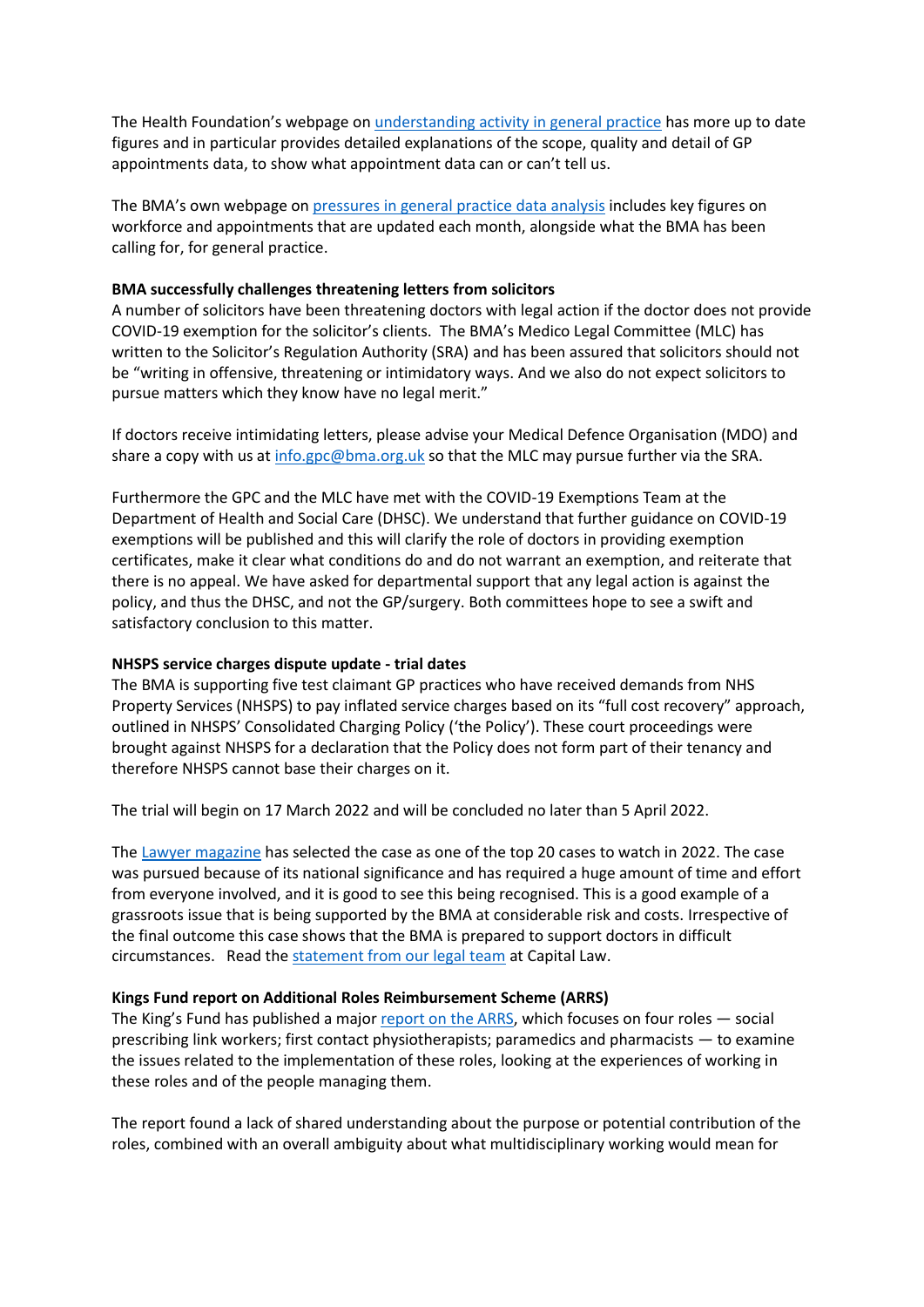GPs. It also found that successful implementation of the scheme requires extensive cultural, organisational and leadership development skills that are not easily accessible to PCNs.

## **Guidance for 2022/23 seasonal flu vaccination programme**

NHS England has publishe[d guidance on the recommended vaccines and eligible cohorts for the](https://www.england.nhs.uk/wp-content/uploads/2019/12/B1395-reimbursable-vaccines-and-eligible-cohorts-22-23-flu-vaccination-programme-guidance-march-2022.pdf)  [2022/23 seasonal flu vaccination programme.](https://www.england.nhs.uk/wp-content/uploads/2019/12/B1395-reimbursable-vaccines-and-eligible-cohorts-22-23-flu-vaccination-programme-guidance-march-2022.pdf)

The guidance highlights that in 2022/23, the NHS flu vaccination programme will only be offered to patient groups eligible in line with pre-pandemic recommendations. This means that 50-64 year olds, and frontline health and social care workers will not be included in the national programme for the coming year. Practices will therefor need to revert to their previous occupational health arrangements for the vaccination of practice staff.

## **Mandatory vaccinations for healthcare staff to be revoked**

The proposed requirement o[f mandatory vaccinations](https://www.bma.org.uk/advice-and-support/covid-19/vaccines/covid-19-mandatory-vaccinations-for-staff-in-gp-practices) for health and social care staff, which was supposed to come into force in England on 1 April, will b[e revoked on 15 March 2022.](https://www.gov.uk/government/consultations/revoking-vaccination-as-a-condition-of-deployment-across-all-health-and-social-care/outcome/revoking-vaccination-as-a-condition-of-deployment-across-all-health-and-social-care-consultation-response)

If you have been affected by this issue, please contact the BMA's [employment advisers.](https://www.bma.org.uk/about-us/contact-us/get-in-touch/contact-us)

## **Pneumococcal vaccine claims**

As practices may be aware, from April 2022 it will no longer be possible to submit claims to the NHS BSA for reimbursement of locally procured PPV23 vaccines administered, and practices should only be using centrally procured PPV23 vaccine for immunising their eligible population.

From 1 April 2022, the pneumococcal vaccines (both the PPV23 and Pneumococcal polysaccharide conjugated vaccine) will be removed from the bulk vaccine list, for which claims are made via the FP34PD/D appendix form, and practices will need to submit pneumococcal vaccine reimbursement claims via a prescription form (FP10) for each administration instead.

#### **Smoking Cessation service**

From 10 March 2022, an NH[S Smoking Cessation Service \(SCS\)](https://psnc.org.uk/services-commissioning/advanced-services/smoking-cessation-service/) will start to be commissioned from community pharmacies as an Advanced service within the Community Pharmacy Contractual Framework. The service allows NHS trusts to refer patients to a community pharmacy of their choice to continue smoking cessation treatment which was initiated during an inpatient stay in hospital (the Ottawa Model for Smoking Cessation).

While this is not a service that general practices can refer into, a requirement of the service is to notify a patient's GP of the outcome of the service provision. Therefore, as the service gradually rolls out over the next two years (with both NHS trusts and pharmacies opting in to provision of the service), practices may receive these notifications as and when their patients are discharged from the service.

Further information on the SCS can be found at **[http://www.psnc.org.uk/scs](https://protect-eu.mimecast.com/s/VKn3CqZ11C8wArjCQagXs?domain=nam12.safelinks.protection.outlook.com)**.

#### **GPC regional elections**

Nominations have re-opened for seats to the General Practitioners Committee (GPC) in the following region: E Sussex/W Sussex

This seat is for the remainder of the 2021-22 session and until the end of the 2023-2024 session, subject to governance structure review.

Submit your nomination [here](https://protect-eu.mimecast.com/s/eHoKCnO11hlJjyf2kXSW?domain=elections.bma.org.uk) (deadline **12pm Wednesday 23 March 2022).**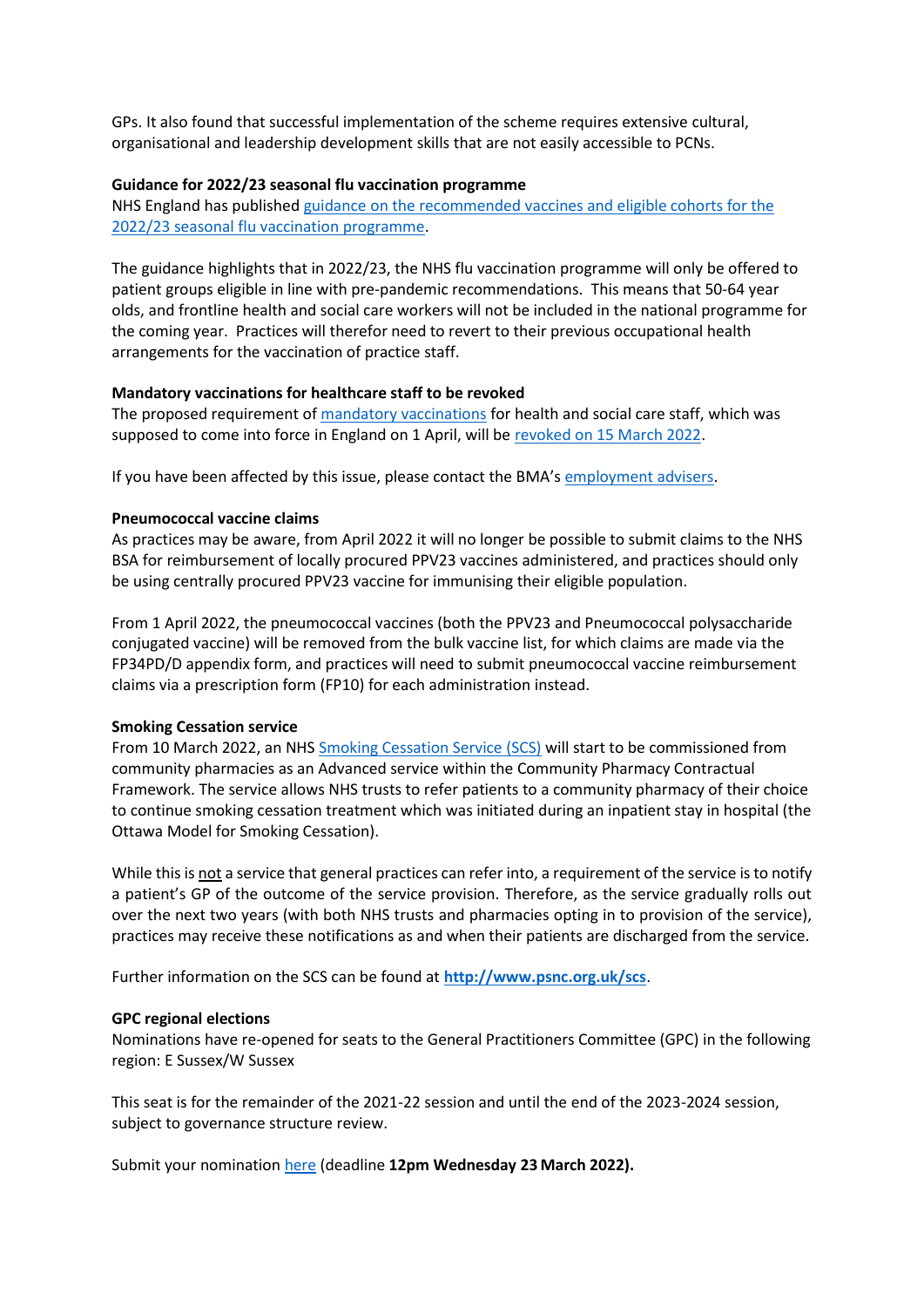The voting period is **now open** for seats to the GPC in the following regions:

- **Hertfordshire**
- Hamps & IoW
- Kent
- Surrey & Croydon
- Calderdale/Kirklees/Leeds/Wakefield.

To submit your vote for any of the above seats please visi[t https://elections.bma.org.uk/](https://protect-eu.mimecast.com/s/eHoKCnO11hlJjyf2kXSW?domain=elections.bma.org.uk)

**To vote in this election you must have a BMA web account**, if you do not have one please click [here](https://www.bma.org.uk/what-we-do/committees/committee-information/committee-elections) to create one. Please follow the [link](https://join.bma.org.uk/limitedaccessregistration/limitedaccess) to 'request a temporary non-member account' and email your temporary membership number to [elections@bma.org.uk](mailto:elections@bma.org.uk) to get access to vote in this election. **The deadline for voting 12pm on Thursday 7 of April.** 

If you have any queries regarding the election process, please contac[t elections@bma.org.uk.](mailto:elections@bma.org.uk)

To submit your vote for any of the above seats please visi[t https://elections.bma.org.uk/](https://protect-eu.mimecast.com/s/eHoKCnO11hlJjyf2kXSW?domain=elections.bma.org.uk)

Read more about the GPC and election[s here](https://www.bma.org.uk/what-we-do/committees/general-practitioners-committee/general-practitioners-committee-uk-overview)

# **Sessionals GPs committee regional elections**

The [Sessional GPs committee](https://www.bma.org.uk/what-we-do/committees/general-practitioners-committee/sessional-gps-committee) is currently seeking regional representatives to join its committee, which has 16 elected members. Election counting rules will be applied to ensure that a candidate will be elected from each of the thirteen regions, and that there are at least two salaried GPs and two freelance/locum GPs on the committee.

If elected, candidates will take up their seats on the committee in July 2022 and will serve for three BMA sessions, from 2022-2025. **You must be a BMA member to nominate in this election.**

To submit your nomination please visit [https://elections.bma.org.uk/](https://protect-eu.mimecast.com/s/eHoKCnO11hlJjyf2kXSW?domain=elections.bma.org.uk) The deadline is noon Tuesday 29 March 2022.

*If you have any questions about the elections please email [elections@bma.org.uk](mailto:elections@bma.org.uk)*

# **LMC UK Conference 2022**

The 2022 UK LMC Conference will take place *10 and 11 May* and will be held face to face in York at the Barbican Centre. LMCs are reminded to complete [the registration form](https://events.bma.org.uk/uk-conference-of-lmcs-2022/registration/Site/Register) by no later than *Friday 8 April* 2022. Please note that we would be unable to fulfil registration requests beyond that date.

We aim to publish the final Agenda on the [BMA website](https://www.bma.org.uk/what-we-do/local-medical-committees) on 22 April 2022, and it will also be emailed directly to those who have registered and LMCs as soon as it is available.

Read more about the conference, how to register and to submit motions on the [BMA website](https://www.bma.org.uk/what-we-do/local-medical-committees)

If you have any queries, please contact us at: [info.lmcconference@bma.org.uk](mailto:info.lmcconference@bma.org.uk)

**Read the latest GP bulletin (England) [here](https://bma-mail.org.uk/t/JVX-7RSY2-EC5E0CEA0D8A5317JCJOU4BA186991484320BE/cr.aspx)**